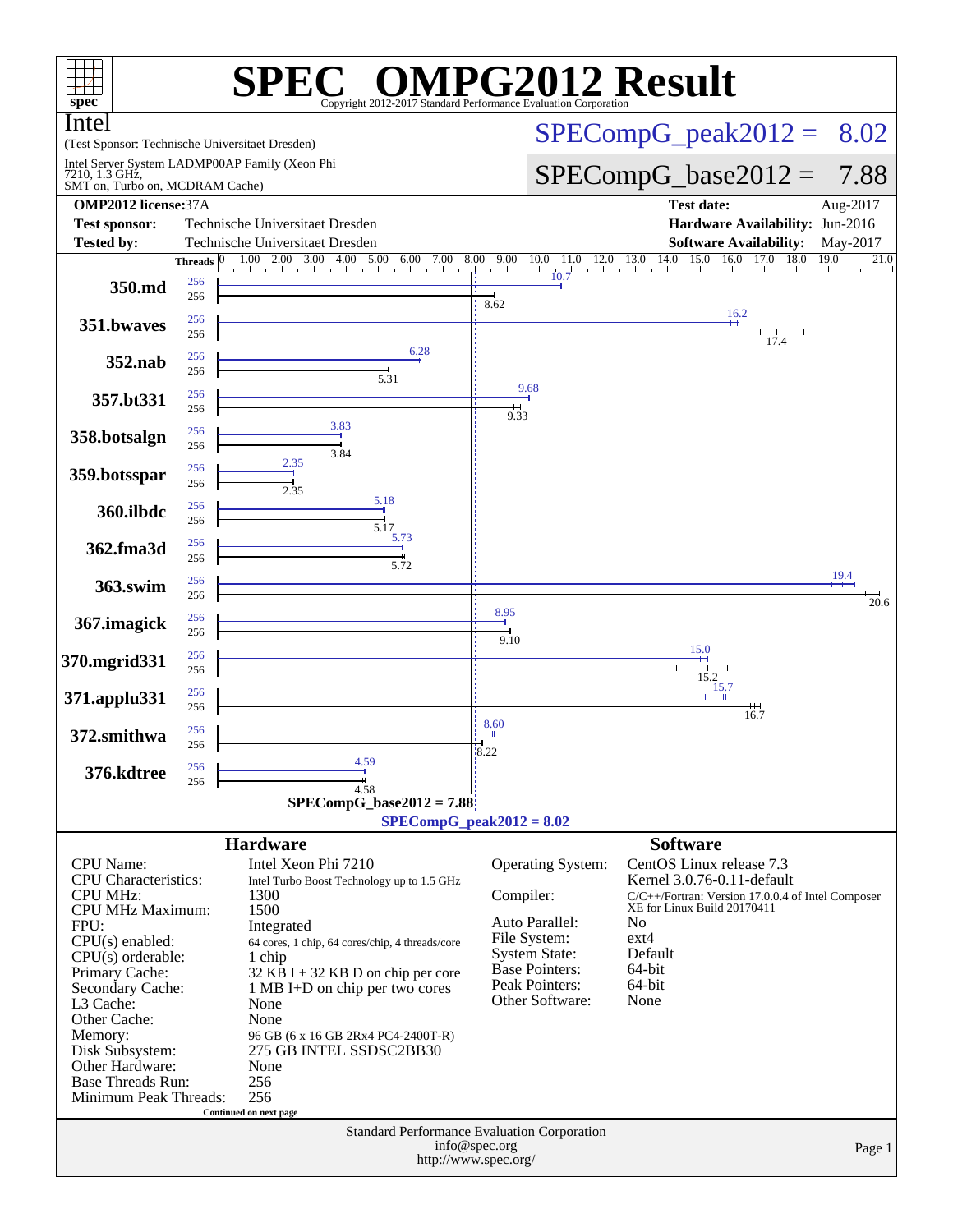

# **[SPEC OMPG2012 Result](http://www.spec.org/auto/omp2012/Docs/result-fields.html#SPECOMPG2012Result)**

#### (Test Sponsor: Technische Universitaet Dresden)

Intel Server System LADMP00AP Family (Xeon Phi<br>7210, 1.3 GHz,<br>SMT on, Turbo on, MCDRAM Cache)

## $SPECompG_peak2012 = 8.02$  $SPECompG_peak2012 = 8.02$

## $SPECompG_base2012 = 7.88$  $SPECompG_base2012 = 7.88$

[Test sponsor:](http://www.spec.org/auto/omp2012/Docs/result-fields.html#Testsponsor) Technische Universitaet Dresden **[Hardware Availability:](http://www.spec.org/auto/omp2012/Docs/result-fields.html#HardwareAvailability)** Jun-2016

**[Tested by:](http://www.spec.org/auto/omp2012/Docs/result-fields.html#Testedby)** Technische Universitaet Dresden **[Software Availability:](http://www.spec.org/auto/omp2012/Docs/result-fields.html#SoftwareAvailability)** May-2017

[Maximum Peak Threads:](http://www.spec.org/auto/omp2012/Docs/result-fields.html#MaximumPeakThreads) 256

**[OMP2012 license:](http://www.spec.org/auto/omp2012/Docs/result-fields.html#OMP2012license)**37A **[Test date:](http://www.spec.org/auto/omp2012/Docs/result-fields.html#Testdate)** Aug-2017

| <b>Results Table</b> |                 |                                                                                                                                  |       |                |             |                                                                                                                                                                                                                                                                                                                                |       |     |                        |              |                                                                                                          |              |                                                                                                                                                                 |              |
|----------------------|-----------------|----------------------------------------------------------------------------------------------------------------------------------|-------|----------------|-------------|--------------------------------------------------------------------------------------------------------------------------------------------------------------------------------------------------------------------------------------------------------------------------------------------------------------------------------|-------|-----|------------------------|--------------|----------------------------------------------------------------------------------------------------------|--------------|-----------------------------------------------------------------------------------------------------------------------------------------------------------------|--------------|
|                      |                 |                                                                                                                                  |       | <b>Base</b>    |             |                                                                                                                                                                                                                                                                                                                                |       |     |                        |              | <b>Peak</b>                                                                                              |              |                                                                                                                                                                 |              |
| <b>Benchmark</b>     | Threads Seconds |                                                                                                                                  | Ratio | <b>Seconds</b> | Ratio       | <b>Seconds</b>                                                                                                                                                                                                                                                                                                                 | Ratio |     | <b>Threads Seconds</b> | <b>Ratio</b> | <b>Seconds</b>                                                                                           | <b>Ratio</b> | <b>Seconds</b>                                                                                                                                                  | <b>Ratio</b> |
| 350.md               | 256             | 538                                                                                                                              | 8.60  | 537            | 8.62        | 537                                                                                                                                                                                                                                                                                                                            | 8.62  | 256 | 434                    | 10.7         | 433                                                                                                      | 10.7         | 434                                                                                                                                                             | 10.7         |
| 351.bwaves           | 256             | 261                                                                                                                              | 17.4  | 248            | 18.2        | 268                                                                                                                                                                                                                                                                                                                            | 16.9  | 256 | 279                    | 16.2         | <b>280</b>                                                                                               | <b>16.2</b>  | 284                                                                                                                                                             | 16.0         |
| $352$ .nab           | 256             | 733                                                                                                                              | 5.31  | 731            | 5.33        | 733                                                                                                                                                                                                                                                                                                                            | 5.31  | 256 | 619                    | 6.28         | 619                                                                                                      | 6.28         | 616                                                                                                                                                             | 6.31         |
| 357.bt331            | 256             | 504                                                                                                                              | 9.41  | 515            | 9.21        | 508                                                                                                                                                                                                                                                                                                                            | 9.33  | 256 | 490                    | 9.67         | 489                                                                                                      | 9.69         | 490                                                                                                                                                             | 9.68         |
| 358.botsalgn         | 256             | 1138                                                                                                                             | 3.82  | 1131           | 3.85        | 1133                                                                                                                                                                                                                                                                                                                           | 3.84  | 256 | 1134                   | 3.84         | 1138                                                                                                     | 3.82         | 1136                                                                                                                                                            | 3.83         |
| 359.botsspar         | 256             | 2253                                                                                                                             | 2.33  | 2220           | 2.36        | 2232                                                                                                                                                                                                                                                                                                                           | 2.35  | 256 | 2232                   | 2.35         | 2227                                                                                                     | 2.36         | 2268                                                                                                                                                            | 2.31         |
| $360$ .ilbdc         | 256             | 684                                                                                                                              | 5.20  | 690            | 5.16        | 689                                                                                                                                                                                                                                                                                                                            | 5.17  | 256 | 690                    | 5.16         | 687                                                                                                      | 5.18         | 684                                                                                                                                                             | 5.21         |
| 362.fma3d            | 256             | 664                                                                                                                              | 5.72  | 755            | 5.03        | 655                                                                                                                                                                                                                                                                                                                            | 5.80  | 256 | 664                    | 5.72         | 663                                                                                                      | 5.73         | 661                                                                                                                                                             | 5.75         |
| $363$ .swim          | 256             | 220                                                                                                                              | 20.6  | 220            | <b>20.6</b> | 225                                                                                                                                                                                                                                                                                                                            | 20.1  | 256 | 229                    | 19.8         | 237                                                                                                      | 19.1         | 233                                                                                                                                                             | <u>19.4</u>  |
| 367. imagick         | 256             | 774                                                                                                                              | 9.09  | 773            | 9.10        | 773                                                                                                                                                                                                                                                                                                                            | 9.10  | 256 | 786                    | 8.95         | 787                                                                                                      | 8.93         | 786                                                                                                                                                             | 8.95         |
| 370.mgrid331         | 256             | 279                                                                                                                              | 15.8  | 290            | 15.2        | 310                                                                                                                                                                                                                                                                                                                            | 14.3  | 256 | 290                    | 15.2         | 302                                                                                                      | 14.6         | 294                                                                                                                                                             | 15.0         |
| 371.applu331         | 256             | 359                                                                                                                              | 16.9  | 363            | 16.7        | 366                                                                                                                                                                                                                                                                                                                            | 16.6  | 256 | 399                    | 15.2         | 386                                                                                                      | 15.7         | 383                                                                                                                                                             | 15.8         |
| 372.smithwa          | 256             | 653                                                                                                                              | 8.21  | 651            | 8.23        | 652                                                                                                                                                                                                                                                                                                                            | 8.22  | 256 | 627                    | 8.55         | 623                                                                                                      | 8.60         | 624                                                                                                                                                             | 8.60         |
| 376.kdtree           | 256             | 983                                                                                                                              | 4.58  | 1000           | 4.50        | 981                                                                                                                                                                                                                                                                                                                            | 4.59  | 256 | 978                    | 4.60         | 985                                                                                                      | 4.57         | 981                                                                                                                                                             | 4.59         |
|                      |                 |                                                                                                                                  |       |                |             |                                                                                                                                                                                                                                                                                                                                |       |     |                        |              | Results appear in the order in which they were run. Bold underlined text indicates a median measurement. |              |                                                                                                                                                                 |              |
|                      |                 |                                                                                                                                  |       |                |             | <b>Platform Notes</b><br>Sysinfo program /tmp/spec/1.1/Docs/sysinfo<br>Revision 563 of 2016-06-10 (097295389cf6073d8c3b03fa376740a5)<br>This section contains SUT (System Under Test) info as seen by<br>some common utilities. To remove or add to this section, see:<br>http://www.spec.org/omp2012/Docs/config.html#sysinfo |       |     |                        |              | running on taurusknl27.taurus.hrsk.tu-dresden.de Sat Aug 19 13:24:41 2017                                |              |                                                                                                                                                                 |              |
|                      | caution.)       | From /proc/cpuinfo<br>1 "physical id"s (chips)<br>256 "processors"<br>cpu cores $: 64$<br>siblings : 256<br>cache size : 1024 KB |       |                |             | model name : Intel(R) Xeon Phi(TM) CPU 7210 @ 1.30GHz<br>following excerpts from /proc/cpuinfo might not be reliable.<br>52 53 56 57 58 59 60 61 62 63 64 65 68 69 70 71 72 73                                                                                                                                                 |       |     |                        |              | cores, siblings (Caution: counting these is hw and system dependent.                                     | Use with     | The<br>physical 0: cores 0 1 2 3 6 7 10 11 12 13 14 15 18 19 20 21 22 23 24 25 26<br>27 28 29 30 31 32 33 34 35 36 37 38 39 40 41 42 43 44 45 46 47 48 49 50 51 |              |
|                      |                 | From /proc/meminfo                                                                                                               |       |                |             | Continued on next page                                                                                                                                                                                                                                                                                                         |       |     |                        |              |                                                                                                          |              |                                                                                                                                                                 |              |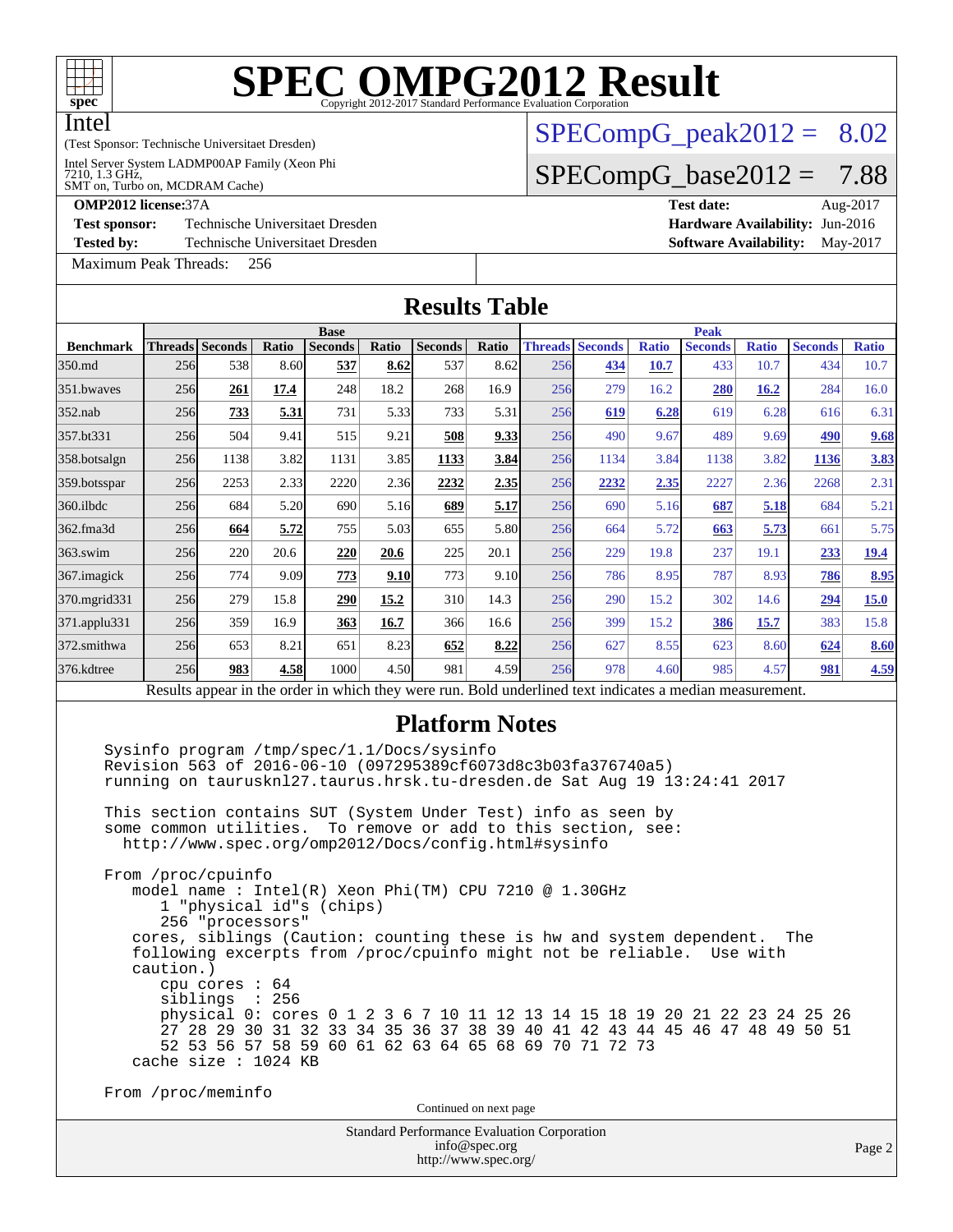

Intel

## **[SPEC OMPG2012 Result](http://www.spec.org/auto/omp2012/Docs/result-fields.html#SPECOMPG2012Result)**

(Test Sponsor: Technische Universitaet Dresden) SMT on, Turbo on, MCDRAM Cache) 7210, 1.3 GHz, Intel Server System LADMP00AP Family (Xeon Phi  $SPECompG_peak2012 = 8.02$  $SPECompG_peak2012 = 8.02$ 

 $SPECompG_base2012 = 7.88$  $SPECompG_base2012 = 7.88$ 

**[Test sponsor:](http://www.spec.org/auto/omp2012/Docs/result-fields.html#Testsponsor)** Technische Universitaet Dresden **[Hardware Availability:](http://www.spec.org/auto/omp2012/Docs/result-fields.html#HardwareAvailability)** Jun-2016 **[Tested by:](http://www.spec.org/auto/omp2012/Docs/result-fields.html#Testedby)** Technische Universitaet Dresden **[Software Availability:](http://www.spec.org/auto/omp2012/Docs/result-fields.html#SoftwareAvailability)** May-2017

**[OMP2012 license:](http://www.spec.org/auto/omp2012/Docs/result-fields.html#OMP2012license)**37A **[Test date:](http://www.spec.org/auto/omp2012/Docs/result-fields.html#Testdate)** Aug-2017

#### **[Platform Notes \(Continued\)](http://www.spec.org/auto/omp2012/Docs/result-fields.html#PlatformNotes)**

 MemTotal: 98707216 kB HugePages Total: 0 Hugepagesize: 2048 kB

 /usr/bin/lsb\_release -d CentOS Linux release 7.3.1611 (Core)

From /etc/\*release\* /etc/\*version\*

 centos-release: CentOS Linux release 7.3.1611 (Core) centos-release-upstream: Derived from Red Hat Enterprise Linux 7.3 (Source) os-release: NAME="CentOS Linux" VERSION="7 (Core)" ID="centos" ID\_LIKE="rhel fedora" VERSION\_ID="7" PRETTY\_NAME="CentOS\_Linux 7 (Core)" ANSI\_COLOR="0;31" CPE\_NAME="cpe:/o:centos:centos:7" redhat-release: CentOS Linux release 7.3.1611 (Core) system-release: CentOS Linux release 7.3.1611 (Core) system-release-cpe: cpe:/o:centos:centos:7

 uname -a: Linux taurusknl27.taurus.hrsk.tu-dresden.de 3.10.0-514.21.2.el7.x86 64 #1 SMP Tue Jun 20 12:24:47 UTC 2017 x86\_64 x86\_64 x86\_64 GNU/Linux

run-level 3 Jun 30 13:46

 SPEC is set to: /tmp/spec/1.1 Filesystem Type Size Used Avail Use% Mounted on /dev/sda1 ext4 275G 4.7G 257G 2% / Additional information from dmidecode:

 Warning: Use caution when you interpret this section. The 'dmidecode' program reads system data which is "intended to allow hardware to be accurately determined", but the intent may not be met, as there are frequent changes to hardware, firmware, and the "DMTF SMBIOS" standard.

(End of data from sysinfo program)

#### **[General Notes](http://www.spec.org/auto/omp2012/Docs/result-fields.html#GeneralNotes)**

System settings: Execute Disable Bit=Enabled L1 + L2 Prefetcher=Enabled SRAT Ordering by Domain Precedence=Enabled CPU Power and Performance Policy=Balanced Performance CPU C-State=Enabled C1E Autopromote=Enabled

Continued on next page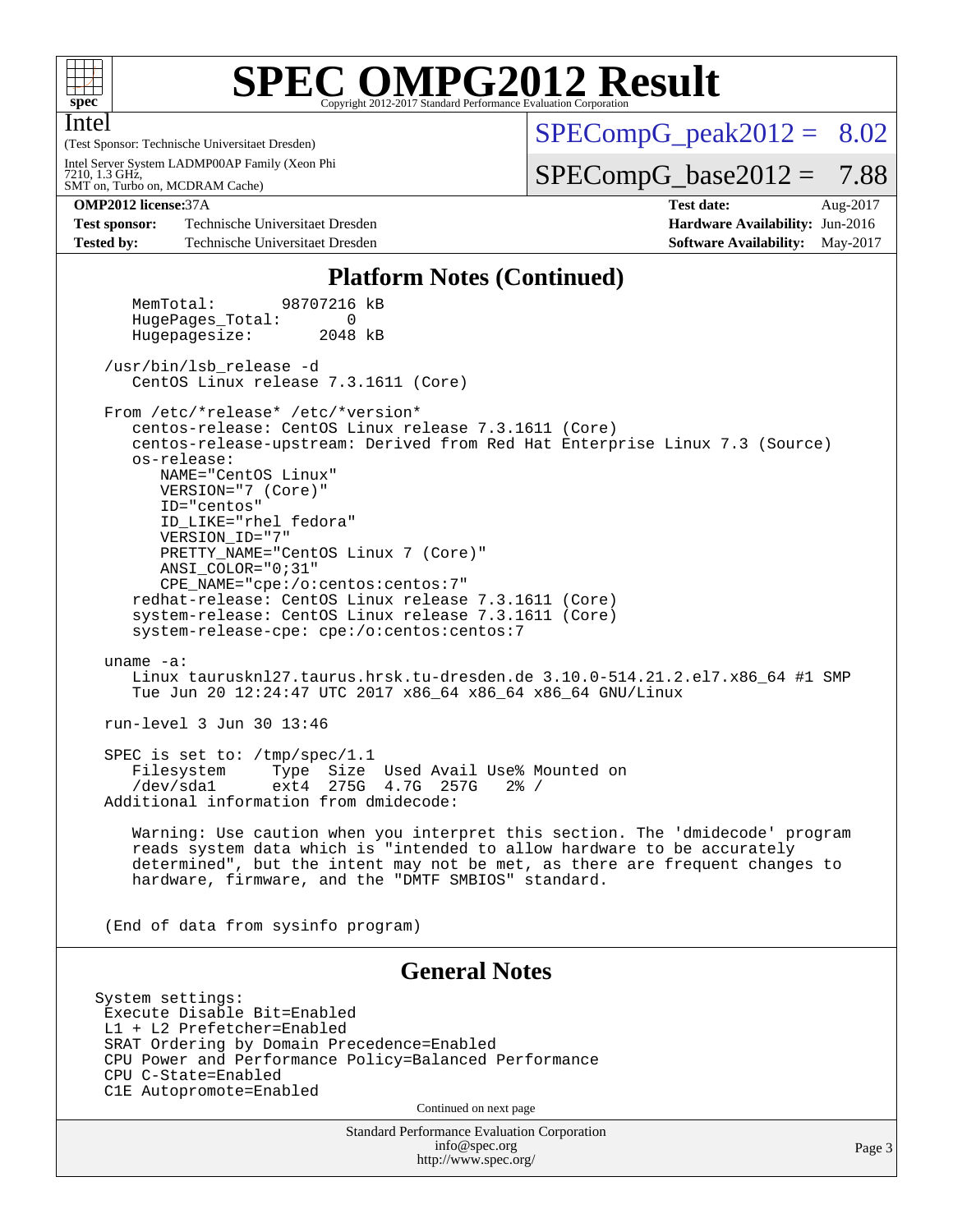

Intel

## **[SPEC OMPG2012 Result](http://www.spec.org/auto/omp2012/Docs/result-fields.html#SPECOMPG2012Result)**

(Test Sponsor: Technische Universitaet Dresden)

SMT on, Turbo on, MCDRAM Cache) 7210, 1.3 GHz, Intel Server System LADMP00AP Family (Xeon Phi  $SPECompG<sub>peak2012</sub> = 8.02$ 

 $SPECompG_base2012 = 7.88$  $SPECompG_base2012 = 7.88$ 

**[OMP2012 license:](http://www.spec.org/auto/omp2012/Docs/result-fields.html#OMP2012license)**37A **[Test date:](http://www.spec.org/auto/omp2012/Docs/result-fields.html#Testdate)** Aug-2017

**[Test sponsor:](http://www.spec.org/auto/omp2012/Docs/result-fields.html#Testsponsor)** Technische Universitaet Dresden **[Hardware Availability:](http://www.spec.org/auto/omp2012/Docs/result-fields.html#HardwareAvailability)** Jun-2016 **[Tested by:](http://www.spec.org/auto/omp2012/Docs/result-fields.html#Testedby)** Technische Universitaet Dresden **[Software Availability:](http://www.spec.org/auto/omp2012/Docs/result-fields.html#SoftwareAvailability)** May-2017

### **[General Notes \(Continued\)](http://www.spec.org/auto/omp2012/Docs/result-fields.html#GeneralNotes)**

 Processor C6=Enabled Enhanced Intel SpeedStep(R) Tech=Enabled Intel(R) Turbo Boost Technology=Enabled Cluster Mode=Quadrant Data Scrambling=Auto Rank Margin Tool=Auto Environment variables: ENV\_KMP\_AFFINITY=compact,0 ENV\_KMP\_LIBRARY=turnaround ENV\_KMP\_BLOCKTIME=infinite ENV\_KMP\_STACKSIZE=190M ENV\_OMP\_DYNAMIC=FALSE ENV\_OMP\_NESTED=FALSE

**[Base Compiler Invocation](http://www.spec.org/auto/omp2012/Docs/result-fields.html#BaseCompilerInvocation)**

[C benchmarks](http://www.spec.org/auto/omp2012/Docs/result-fields.html#Cbenchmarks): [icc](http://www.spec.org/omp2012/results/res2017q4/omp2012-20171023-00133.flags.html#user_CCbase_intel_cc_a87c68a857bc5ec5362391a49d3a37a6)

[C++ benchmarks:](http://www.spec.org/auto/omp2012/Docs/result-fields.html#CXXbenchmarks) [icpc](http://www.spec.org/omp2012/results/res2017q4/omp2012-20171023-00133.flags.html#user_CXXbase_intel_CC_2d899f8d163502b12eb4a60069f80c1c)

[Fortran benchmarks](http://www.spec.org/auto/omp2012/Docs/result-fields.html#Fortranbenchmarks): [ifort](http://www.spec.org/omp2012/results/res2017q4/omp2012-20171023-00133.flags.html#user_FCbase_intel_f90_8a5e5e06b19a251bdeaf8fdab5d62f20)

### **[Base Portability Flags](http://www.spec.org/auto/omp2012/Docs/result-fields.html#BasePortabilityFlags)**

 350.md: [-FR](http://www.spec.org/omp2012/results/res2017q4/omp2012-20171023-00133.flags.html#user_baseFPORTABILITY350_md_port_fr_826f1f71b114efdd895e50dc86c480ee) 357.bt331: [-mcmodel=medium](http://www.spec.org/omp2012/results/res2017q4/omp2012-20171023-00133.flags.html#user_basePORTABILITY357_bt331_mcmodel_3a41622424bdd074c4f0f2d2f224c7e5) 363.swim: [-mcmodel=medium](http://www.spec.org/omp2012/results/res2017q4/omp2012-20171023-00133.flags.html#user_basePORTABILITY363_swim_mcmodel_3a41622424bdd074c4f0f2d2f224c7e5) 367.imagick: [-std=c99](http://www.spec.org/omp2012/results/res2017q4/omp2012-20171023-00133.flags.html#user_baseCPORTABILITY367_imagick_port_std_2ec6533b6e06f1c4a6c9b78d9e9cde24)

### **[Base Optimization Flags](http://www.spec.org/auto/omp2012/Docs/result-fields.html#BaseOptimizationFlags)**

[C benchmarks](http://www.spec.org/auto/omp2012/Docs/result-fields.html#Cbenchmarks):

[-O3](http://www.spec.org/omp2012/results/res2017q4/omp2012-20171023-00133.flags.html#user_CCbase_O_1ec1effec8bc51870b35e140487c521e) [-openmp](http://www.spec.org/omp2012/results/res2017q4/omp2012-20171023-00133.flags.html#user_CCbase_F-openmp) [-ipo](http://www.spec.org/omp2012/results/res2017q4/omp2012-20171023-00133.flags.html#user_CCbase_ipo) [-xMIC-AVX512](http://www.spec.org/omp2012/results/res2017q4/omp2012-20171023-00133.flags.html#user_CCbase_xMIC-AVX512) [-ansi-alias](http://www.spec.org/omp2012/results/res2017q4/omp2012-20171023-00133.flags.html#user_CCbase_ansi-alias)

[C++ benchmarks:](http://www.spec.org/auto/omp2012/Docs/result-fields.html#CXXbenchmarks)

[-O3](http://www.spec.org/omp2012/results/res2017q4/omp2012-20171023-00133.flags.html#user_CXXbase_O_1ec1effec8bc51870b35e140487c521e) [-openmp](http://www.spec.org/omp2012/results/res2017q4/omp2012-20171023-00133.flags.html#user_CXXbase_F-openmp) [-ipo](http://www.spec.org/omp2012/results/res2017q4/omp2012-20171023-00133.flags.html#user_CXXbase_ipo) [-xMIC-AVX512](http://www.spec.org/omp2012/results/res2017q4/omp2012-20171023-00133.flags.html#user_CXXbase_xMIC-AVX512) [-ansi-alias](http://www.spec.org/omp2012/results/res2017q4/omp2012-20171023-00133.flags.html#user_CXXbase_ansi-alias)

[Fortran benchmarks](http://www.spec.org/auto/omp2012/Docs/result-fields.html#Fortranbenchmarks):

[-O3](http://www.spec.org/omp2012/results/res2017q4/omp2012-20171023-00133.flags.html#user_FCbase_O_1ec1effec8bc51870b35e140487c521e) [-openmp](http://www.spec.org/omp2012/results/res2017q4/omp2012-20171023-00133.flags.html#user_FCbase_F-openmp) [-ipo](http://www.spec.org/omp2012/results/res2017q4/omp2012-20171023-00133.flags.html#user_FCbase_ipo) [-xMIC-AVX512](http://www.spec.org/omp2012/results/res2017q4/omp2012-20171023-00133.flags.html#user_FCbase_xMIC-AVX512) [-align array64byte](http://www.spec.org/omp2012/results/res2017q4/omp2012-20171023-00133.flags.html#user_FCbase_align-array64byte_c9377f996e966d652baaf753401d4725)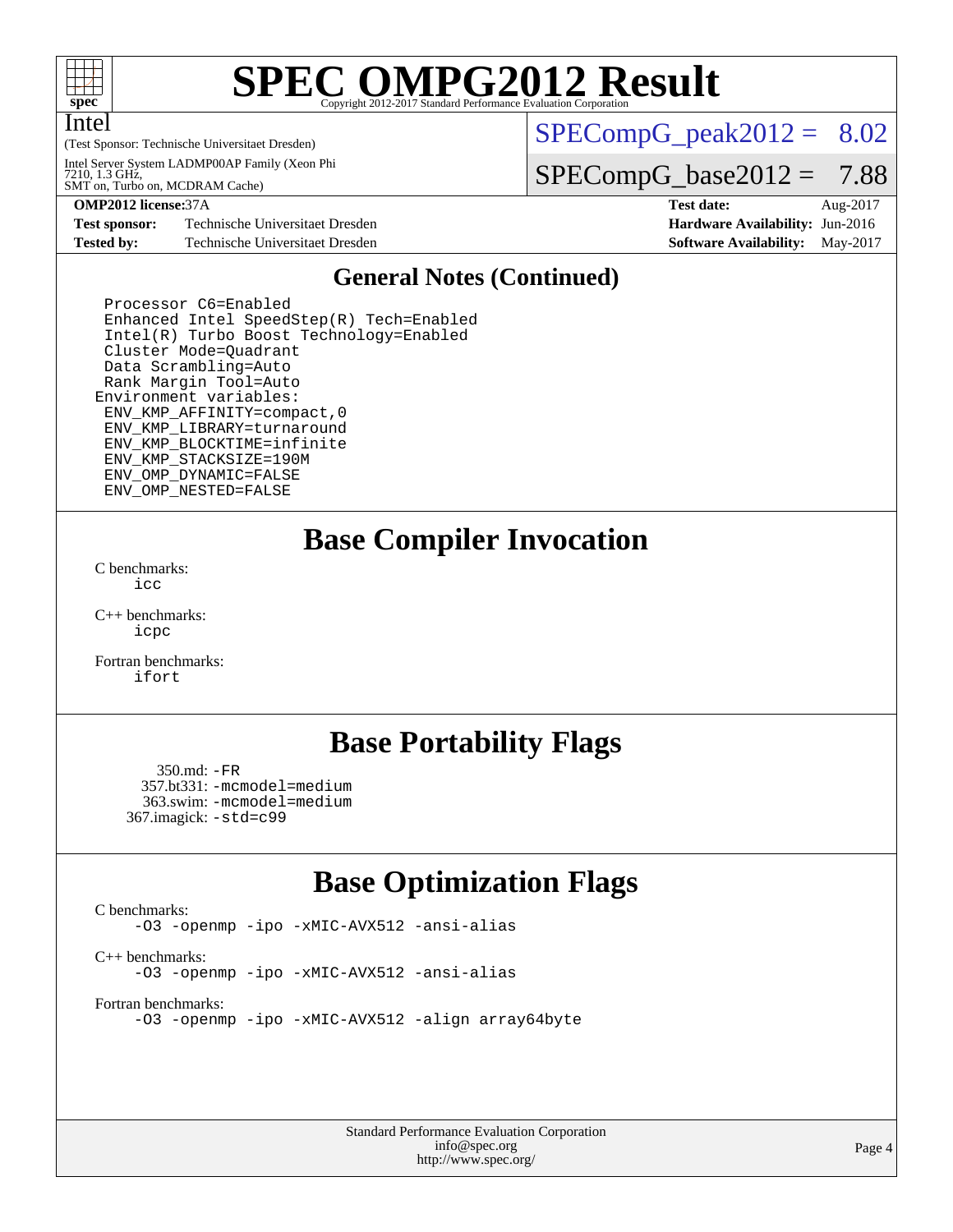

## **[SPEC OMPG2012 Result](http://www.spec.org/auto/omp2012/Docs/result-fields.html#SPECOMPG2012Result)**

(Test Sponsor: Technische Universitaet Dresden) Intel Intel Server System LADMP00AP Family (Xeon Phi<br>7210, 1.3 GHz,<br>SMT on, Turbo on, MCDRAM Cache)  $SPECompG<sub>peak2012</sub> = 8.02$ 

 $SPECompG_base2012 = 7.88$  $SPECompG_base2012 = 7.88$ 

**[Test sponsor:](http://www.spec.org/auto/omp2012/Docs/result-fields.html#Testsponsor)** Technische Universitaet Dresden **[Hardware Availability:](http://www.spec.org/auto/omp2012/Docs/result-fields.html#HardwareAvailability)** Jun-2016 **[Tested by:](http://www.spec.org/auto/omp2012/Docs/result-fields.html#Testedby)** Technische Universitaet Dresden **[Software Availability:](http://www.spec.org/auto/omp2012/Docs/result-fields.html#SoftwareAvailability)** May-2017

**[OMP2012 license:](http://www.spec.org/auto/omp2012/Docs/result-fields.html#OMP2012license)**37A **[Test date:](http://www.spec.org/auto/omp2012/Docs/result-fields.html#Testdate)** Aug-2017

## **[Peak Compiler Invocation](http://www.spec.org/auto/omp2012/Docs/result-fields.html#PeakCompilerInvocation)**

[C benchmarks](http://www.spec.org/auto/omp2012/Docs/result-fields.html#Cbenchmarks): [icc](http://www.spec.org/omp2012/results/res2017q4/omp2012-20171023-00133.flags.html#user_CCpeak_intel_cc_a87c68a857bc5ec5362391a49d3a37a6)

[C++ benchmarks:](http://www.spec.org/auto/omp2012/Docs/result-fields.html#CXXbenchmarks) [icpc](http://www.spec.org/omp2012/results/res2017q4/omp2012-20171023-00133.flags.html#user_CXXpeak_intel_CC_2d899f8d163502b12eb4a60069f80c1c)

[Fortran benchmarks](http://www.spec.org/auto/omp2012/Docs/result-fields.html#Fortranbenchmarks): [ifort](http://www.spec.org/omp2012/results/res2017q4/omp2012-20171023-00133.flags.html#user_FCpeak_intel_f90_8a5e5e06b19a251bdeaf8fdab5d62f20)

**[Peak Portability Flags](http://www.spec.org/auto/omp2012/Docs/result-fields.html#PeakPortabilityFlags)**

 350.md: [-FR](http://www.spec.org/omp2012/results/res2017q4/omp2012-20171023-00133.flags.html#user_peakFPORTABILITY350_md_port_fr_826f1f71b114efdd895e50dc86c480ee) 357.bt331: [-mcmodel=medium](http://www.spec.org/omp2012/results/res2017q4/omp2012-20171023-00133.flags.html#user_peakPORTABILITY357_bt331_mcmodel_3a41622424bdd074c4f0f2d2f224c7e5) 363.swim: [-mcmodel=medium](http://www.spec.org/omp2012/results/res2017q4/omp2012-20171023-00133.flags.html#user_peakPORTABILITY363_swim_mcmodel_3a41622424bdd074c4f0f2d2f224c7e5) 367.imagick: [-std=c99](http://www.spec.org/omp2012/results/res2017q4/omp2012-20171023-00133.flags.html#user_peakCPORTABILITY367_imagick_port_std_2ec6533b6e06f1c4a6c9b78d9e9cde24)

### **[Peak Optimization Flags](http://www.spec.org/auto/omp2012/Docs/result-fields.html#PeakOptimizationFlags)**

[C benchmarks](http://www.spec.org/auto/omp2012/Docs/result-fields.html#Cbenchmarks):

Standard Performance Evaluation Corporation [info@spec.org](mailto:info@spec.org) <http://www.spec.org/> 352.nab: [-O3](http://www.spec.org/omp2012/results/res2017q4/omp2012-20171023-00133.flags.html#user_peakOPTIMIZE352_nab_O_1ec1effec8bc51870b35e140487c521e) [-openmp](http://www.spec.org/omp2012/results/res2017q4/omp2012-20171023-00133.flags.html#user_peakOPTIMIZE352_nab_F-openmp) [-ipo](http://www.spec.org/omp2012/results/res2017q4/omp2012-20171023-00133.flags.html#user_peakOPTIMIZE352_nab_ipo) [-xMIC-AVX512](http://www.spec.org/omp2012/results/res2017q4/omp2012-20171023-00133.flags.html#user_peakOPTIMIZE352_nab_xMIC-AVX512) [-fno-alias](http://www.spec.org/omp2012/results/res2017q4/omp2012-20171023-00133.flags.html#user_peakOPTIMIZE352_nab_f-no-alias_694e77f6c5a51e658e82ccff53a9e63a) [-opt-malloc-options=1](http://www.spec.org/omp2012/results/res2017q4/omp2012-20171023-00133.flags.html#user_peakOPTIMIZE352_nab_f-opt-malloc-options_d882ffc6ff87e51efe45f9a5190004b0) [-opt-calloc](http://www.spec.org/omp2012/results/res2017q4/omp2012-20171023-00133.flags.html#user_peakOPTIMIZE352_nab_f-opt-calloc) [-fp-model fast=2](http://www.spec.org/omp2012/results/res2017q4/omp2012-20171023-00133.flags.html#user_peakOPTIMIZE352_nab_f-fp-model_a7fb8ccb7275e23f0079632c153cfcab) [-no-prec-div](http://www.spec.org/omp2012/results/res2017q4/omp2012-20171023-00133.flags.html#user_peakOPTIMIZE352_nab_no-prec-div) [-no-prec-sqrt](http://www.spec.org/omp2012/results/res2017q4/omp2012-20171023-00133.flags.html#user_peakOPTIMIZE352_nab_no-prec-sqrt) [-ansi-alias](http://www.spec.org/omp2012/results/res2017q4/omp2012-20171023-00133.flags.html#user_peakCOPTIMIZE352_nab_ansi-alias) 358.botsalgn: [-O3](http://www.spec.org/omp2012/results/res2017q4/omp2012-20171023-00133.flags.html#user_peakOPTIMIZE358_botsalgn_O_1ec1effec8bc51870b35e140487c521e) [-openmp](http://www.spec.org/omp2012/results/res2017q4/omp2012-20171023-00133.flags.html#user_peakOPTIMIZE358_botsalgn_F-openmp) [-ipo](http://www.spec.org/omp2012/results/res2017q4/omp2012-20171023-00133.flags.html#user_peakOPTIMIZE358_botsalgn_ipo) [-xMIC-AVX512](http://www.spec.org/omp2012/results/res2017q4/omp2012-20171023-00133.flags.html#user_peakOPTIMIZE358_botsalgn_xMIC-AVX512) [-fno-alias](http://www.spec.org/omp2012/results/res2017q4/omp2012-20171023-00133.flags.html#user_peakOPTIMIZE358_botsalgn_f-no-alias_694e77f6c5a51e658e82ccff53a9e63a) [-ansi-alias](http://www.spec.org/omp2012/results/res2017q4/omp2012-20171023-00133.flags.html#user_peakCOPTIMIZE358_botsalgn_ansi-alias) 359.botsspar: Same as 358.botsalgn 367.imagick: [-O2](http://www.spec.org/omp2012/results/res2017q4/omp2012-20171023-00133.flags.html#user_peakOPTIMIZE367_imagick_O_b5fb2f64a2668606ede8f74eb708e30b) [-openmp](http://www.spec.org/omp2012/results/res2017q4/omp2012-20171023-00133.flags.html#user_peakOPTIMIZE367_imagick_F-openmp) [-ipo](http://www.spec.org/omp2012/results/res2017q4/omp2012-20171023-00133.flags.html#user_peakOPTIMIZE367_imagick_ipo) [-xMIC-AVX512](http://www.spec.org/omp2012/results/res2017q4/omp2012-20171023-00133.flags.html#user_peakOPTIMIZE367_imagick_xMIC-AVX512) [-ansi-alias](http://www.spec.org/omp2012/results/res2017q4/omp2012-20171023-00133.flags.html#user_peakCOPTIMIZE367_imagick_ansi-alias) 372.smithwa: [-O2](http://www.spec.org/omp2012/results/res2017q4/omp2012-20171023-00133.flags.html#user_peakOPTIMIZE372_smithwa_O_b5fb2f64a2668606ede8f74eb708e30b) [-openmp](http://www.spec.org/omp2012/results/res2017q4/omp2012-20171023-00133.flags.html#user_peakOPTIMIZE372_smithwa_F-openmp) [-ipo](http://www.spec.org/omp2012/results/res2017q4/omp2012-20171023-00133.flags.html#user_peakOPTIMIZE372_smithwa_ipo) [-xMIC-AVX512](http://www.spec.org/omp2012/results/res2017q4/omp2012-20171023-00133.flags.html#user_peakOPTIMIZE372_smithwa_xMIC-AVX512) [-fno-alias](http://www.spec.org/omp2012/results/res2017q4/omp2012-20171023-00133.flags.html#user_peakOPTIMIZE372_smithwa_f-no-alias_694e77f6c5a51e658e82ccff53a9e63a) [-opt-streaming-stores always](http://www.spec.org/omp2012/results/res2017q4/omp2012-20171023-00133.flags.html#user_peakOPTIMIZE372_smithwa_f-opt-streaming-stores-always_66f55dbc532842151ebc4c82f4f5b019) [-opt-malloc-options=1](http://www.spec.org/omp2012/results/res2017q4/omp2012-20171023-00133.flags.html#user_peakOPTIMIZE372_smithwa_f-opt-malloc-options_d882ffc6ff87e51efe45f9a5190004b0) [-ansi-alias](http://www.spec.org/omp2012/results/res2017q4/omp2012-20171023-00133.flags.html#user_peakCOPTIMIZE372_smithwa_ansi-alias) [C++ benchmarks:](http://www.spec.org/auto/omp2012/Docs/result-fields.html#CXXbenchmarks) [-O3](http://www.spec.org/omp2012/results/res2017q4/omp2012-20171023-00133.flags.html#user_CXXpeak_O_1ec1effec8bc51870b35e140487c521e) [-openmp](http://www.spec.org/omp2012/results/res2017q4/omp2012-20171023-00133.flags.html#user_CXXpeak_F-openmp) [-ipo](http://www.spec.org/omp2012/results/res2017q4/omp2012-20171023-00133.flags.html#user_CXXpeak_ipo) [-xMIC-AVX512](http://www.spec.org/omp2012/results/res2017q4/omp2012-20171023-00133.flags.html#user_CXXpeak_xMIC-AVX512) [-fno-alias](http://www.spec.org/omp2012/results/res2017q4/omp2012-20171023-00133.flags.html#user_CXXpeak_f-no-alias_694e77f6c5a51e658e82ccff53a9e63a) [-ansi-alias](http://www.spec.org/omp2012/results/res2017q4/omp2012-20171023-00133.flags.html#user_CXXpeak_ansi-alias) [Fortran benchmarks](http://www.spec.org/auto/omp2012/Docs/result-fields.html#Fortranbenchmarks): 350.md: [-O2](http://www.spec.org/omp2012/results/res2017q4/omp2012-20171023-00133.flags.html#user_peakOPTIMIZE350_md_O_b5fb2f64a2668606ede8f74eb708e30b) [-openmp](http://www.spec.org/omp2012/results/res2017q4/omp2012-20171023-00133.flags.html#user_peakOPTIMIZE350_md_F-openmp) [-ipo](http://www.spec.org/omp2012/results/res2017q4/omp2012-20171023-00133.flags.html#user_peakOPTIMIZE350_md_ipo) [-xMIC-AVX512](http://www.spec.org/omp2012/results/res2017q4/omp2012-20171023-00133.flags.html#user_peakOPTIMIZE350_md_xMIC-AVX512) [-fno-alias](http://www.spec.org/omp2012/results/res2017q4/omp2012-20171023-00133.flags.html#user_peakOPTIMIZE350_md_f-no-alias_694e77f6c5a51e658e82ccff53a9e63a) [-opt-malloc-options=1](http://www.spec.org/omp2012/results/res2017q4/omp2012-20171023-00133.flags.html#user_peakOPTIMIZE350_md_f-opt-malloc-options_d882ffc6ff87e51efe45f9a5190004b0) [-fp-model fast=2](http://www.spec.org/omp2012/results/res2017q4/omp2012-20171023-00133.flags.html#user_peakFOPTIMIZE350_md_f-fp-model_a7fb8ccb7275e23f0079632c153cfcab) [-no-prec-div](http://www.spec.org/omp2012/results/res2017q4/omp2012-20171023-00133.flags.html#user_peakFOPTIMIZE350_md_no-prec-div) [-no-prec-sqrt](http://www.spec.org/omp2012/results/res2017q4/omp2012-20171023-00133.flags.html#user_peakFOPTIMIZE350_md_no-prec-sqrt) [-align array64byte](http://www.spec.org/omp2012/results/res2017q4/omp2012-20171023-00133.flags.html#user_peakFOPTIMIZE350_md_align-array64byte_c9377f996e966d652baaf753401d4725) 351.bwaves: [-O3](http://www.spec.org/omp2012/results/res2017q4/omp2012-20171023-00133.flags.html#user_peakOPTIMIZE351_bwaves_O_1ec1effec8bc51870b35e140487c521e) [-openmp](http://www.spec.org/omp2012/results/res2017q4/omp2012-20171023-00133.flags.html#user_peakOPTIMIZE351_bwaves_F-openmp) [-ipo](http://www.spec.org/omp2012/results/res2017q4/omp2012-20171023-00133.flags.html#user_peakOPTIMIZE351_bwaves_ipo) [-xMIC-AVX512](http://www.spec.org/omp2012/results/res2017q4/omp2012-20171023-00133.flags.html#user_peakOPTIMIZE351_bwaves_xMIC-AVX512) [-fno-alias](http://www.spec.org/omp2012/results/res2017q4/omp2012-20171023-00133.flags.html#user_peakOPTIMIZE351_bwaves_f-no-alias_694e77f6c5a51e658e82ccff53a9e63a) [-fp-model fast=2](http://www.spec.org/omp2012/results/res2017q4/omp2012-20171023-00133.flags.html#user_peakFOPTIMIZE351_bwaves_f-fp-model_a7fb8ccb7275e23f0079632c153cfcab) [-no-prec-div](http://www.spec.org/omp2012/results/res2017q4/omp2012-20171023-00133.flags.html#user_peakFOPTIMIZE351_bwaves_no-prec-div) [-no-prec-sqrt](http://www.spec.org/omp2012/results/res2017q4/omp2012-20171023-00133.flags.html#user_peakFOPTIMIZE351_bwaves_no-prec-sqrt) [-align array64byte](http://www.spec.org/omp2012/results/res2017q4/omp2012-20171023-00133.flags.html#user_peakFOPTIMIZE351_bwaves_align-array64byte_c9377f996e966d652baaf753401d4725) Continued on next page

Page 5